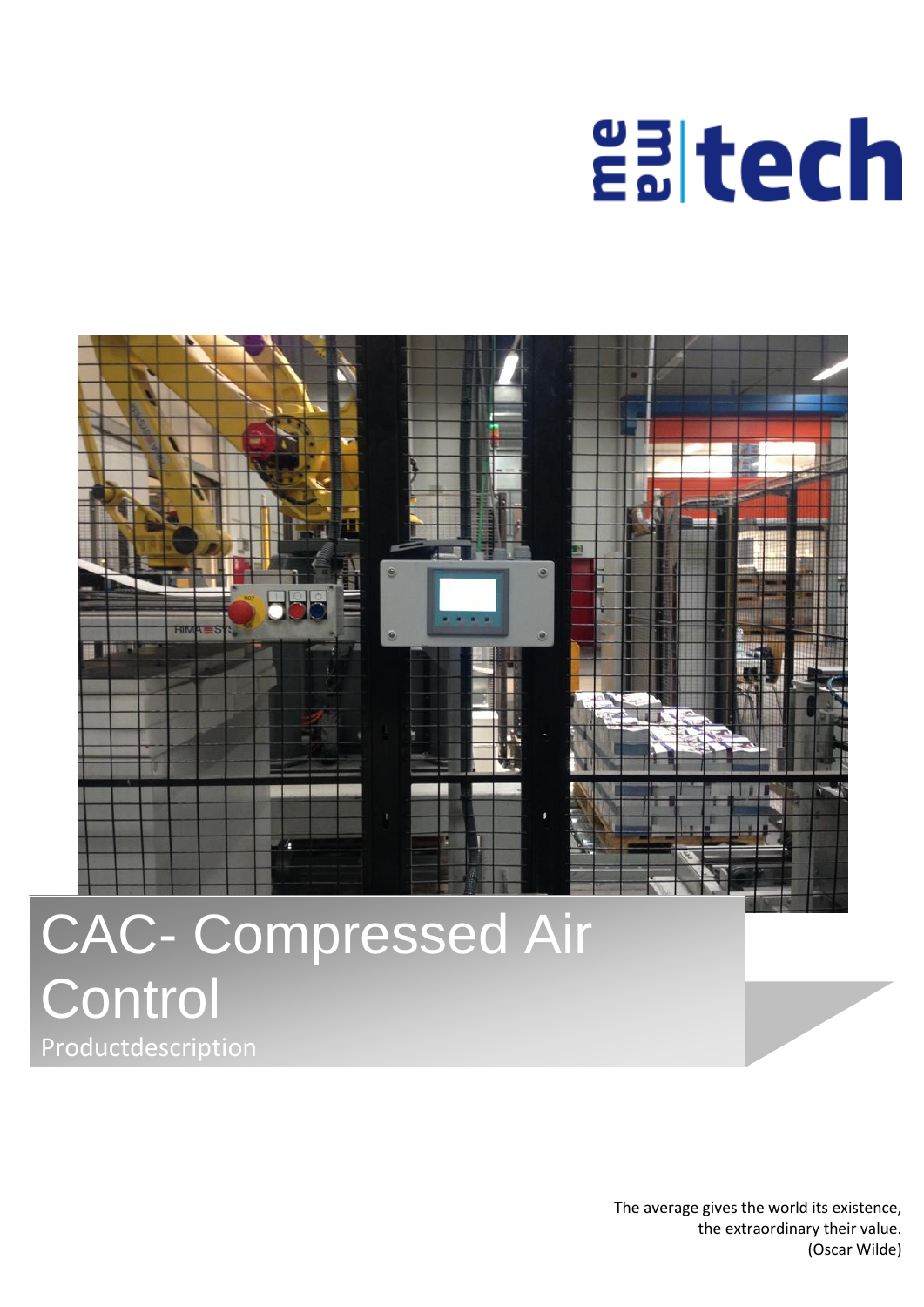

#### **Compressed air costs**

Compressed air is the most expensive source of energy in industrial use. The operating costs of a compressed air system with compressors and line network are made up of three factors:

- 1. Capital service (interest and repayment of the capital tied up in the investment objects)
- 2. Maintenance and repair costs (technicians, spare parts, operating and auxiliary materials)
- 3. Energy costs (electricity, etc.)

The average operating hours of a print plant are 7500h / a. With this workload, the costs are divided into the following three factors:



The cost of capital service as well as maintenance and repair are negligible compared to the energy costs.

In order to effectively reduce these costs for compressed air, one has to start with the energy costs and thus with the consumption of the air volumes.

The systems required for generation and provision are both expensive to buy and costly to maintain. In addition to leaks, which cause unwanted loss of compressed air and should therefore always be eliminated immediately, blowing and spray air nozzles represent enormous consumers in a printing line.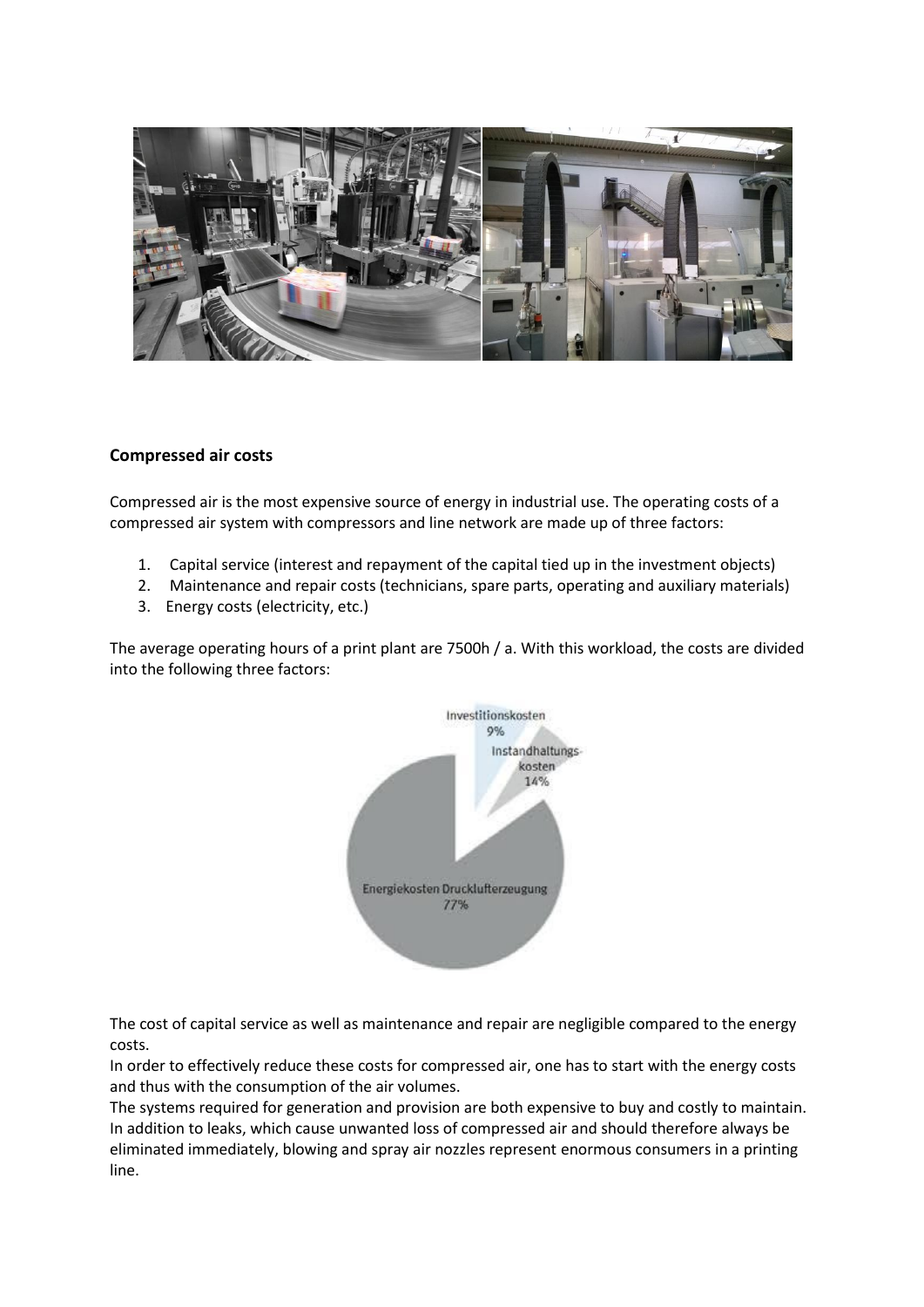

Depending on the diameter of a blowing air nozzle, such as those used in conveyor controls, the following costs **per nozzle and year** result:

| Ø mm           | ausströmende<br>Luftmenge I/min | Energie kW | Betriebsstunden | Stromkosten €/<br>kWh | Stromkosten €/<br>Jahr |
|----------------|---------------------------------|------------|-----------------|-----------------------|------------------------|
| 1              | 75                              | 0,6        | 8000            | 0,12                  | 576                    |
| 1,5            | 150                             | 1,3        | 8000            | 0,12                  | 1248                   |
| $\overline{2}$ | 260                             | 2          | 8000            | 0,12                  | 1920                   |
| 2,5            | 410                             | 3,1        | 8000            | 0,12                  | 2976                   |
| 3              | 600                             | 4,4        | 8000            | 0,12                  | 4224                   |
| 3,5            | 830                             | 6,4        | 8000            | 0,12                  | 6144                   |
| 4              | 1100                            | 8,8        | 8000            | 0,12                  | 8448                   |
| 4,5            | 1360                            | 11,2       | 8000            | 0,12                  | 10752                  |
| 5              | 1700                            | 13,2       | 8000            | 0,12                  | 12672                  |
| 5,5            | 2350                            | 18,1       | 8000            | 0,12                  | 17376                  |

### **CAC - Compressed Air Control, avoid waste,reduce costs**

Blowing, spraying and rinsing nozzles have their right to exist during the production phase as tools for process security. Most of the time, the compressed air to these nozzles is not shut off if:

- 1. a new is in preparation
- 2. there is no job on the machine
- 3. the press or other component is fault
- 4. production only on one belt
- 5. Other paper paths is in use
- 6. The dryer is in standby or off

CAC - Compressed Air Control notes the status of your production line and releases the compressed air only for the nozzles that are currently needed for production. This saves you costs and at the same time reduces the wear on your compressed air supply.

CAC can be used on printing presses from all manufacturers and is also suitable for further processing and bookbindingon.